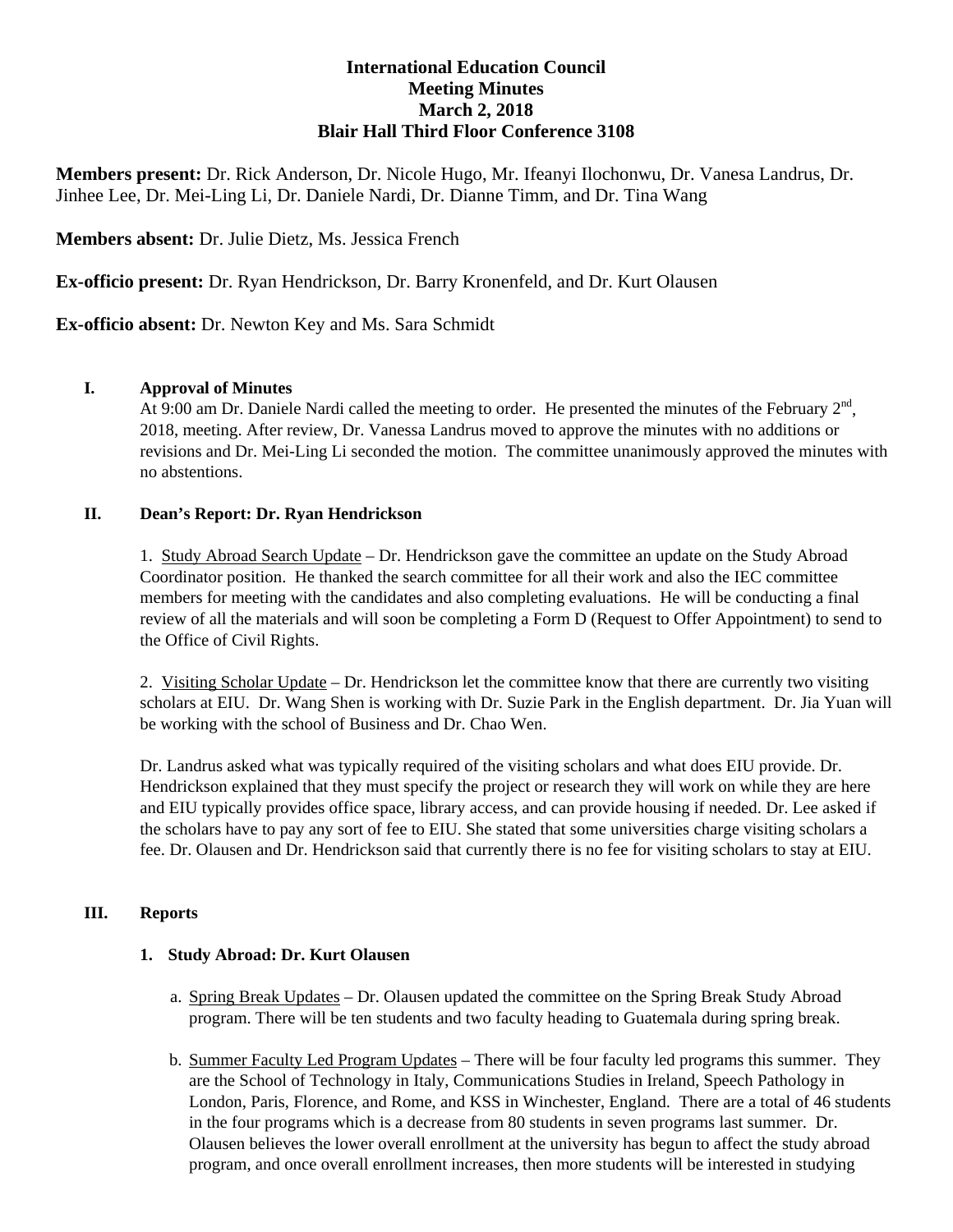abroad also.

- c. Outreach Activities Dr. Olausen shared that the office is working on providing information about study abroad opportunities to students on campus. He attends the admissions orientations and student events and provides class presentations. The office also sends out emails and posts on Facebook any upcoming opportunities. Also, our partner institution, the University of Westminster, is offering 20 minute Skype chats to any students who are interested in their program. And there is a new scholarship program for anyone interested in studying in Japan.
- d. Upcoming Deadlines Dr. Olausen stated that next Friday (3/9/2018) is the deadline for independent summer study abroad and Fall semester 2018 programs.

Dr. Landrus asked if there were any programs that were short by only one student. Dr. Olausen stated that most of the other programs had only a few students signed up or were short by a large number. He said that if a program is short by only one or two students, they can usually work on the budget or the itinerary so it is possible for the program to go forward. The goal is to keep the per student cost down but also give students and faculty the opportunity for the program to progress. He also mentioned that programs that appeal broadly across majors are the ones that are most successful. Dr. Hendrickson said that this is an area that the new Study Abroad Coordinator will be beneficial in assisting faculty in creating new programs.

## **2. International Student and Scholars: Dr. Kurt Olausen**

- a. Spring Enrollment Updates Dr. Olausen provided the current numbers for international student enrollment. There were 125 fall semester undergraduate applications, which is up from 100 last year. The office has admitted 39 so far which is up from 7 last year (a 457% increase). OISS had received 485 graduate applications (up from 438 the previous year) and 174 had been admitted compared to 44 last year (a 295% increase). There were 69 applicants that he was waiting to hear from the departments before final approval.
- b. New Application/Admission Procedures Dr. Olausen stated that having Dr. Melton assist with the admission process has been a big help. Also the office has set up an application portal that allows students to upload unofficial transcripts that speeds up the process. The students still must have their official transcripts sent to EIU, but the OISS can start reviewing the unofficial transcript. The new communication plan hasn't been set up because of technical issues, but there is currently a GA emailing students with incomplete files while ITS works on the technical glitches.
- c. TLC Update Ms. Lauren Schuberth was unable to attend the meeting, but she sent an email with TLC updates to Dr. Olausen to share with the committee. TLC is continuing to work on the Chinese Summer Camp where a group of Chinese high school students will visit EIU this summer, hopefully during the Fourth of July holiday. Also TLC will assist the Foreign Languages department with GlobalFest that will be held on Saturday, March 3, 2018.

Dr. Olausen also wanted the committee to know that they would soon receiving an email invitation for the Spring 2018 International Awards Reception which will be held on April 5<sup>th</sup> in the Rathskeller/7th Street Underground in the University Union.

d. AIS Update – Mr. Ifeanyi Ilochonwu let the committee know that the international graduate student meeting would be held today (3/2/18) at 7:00 pm. He hoped the attendance would be better since he had sent out multiple emails to the group.